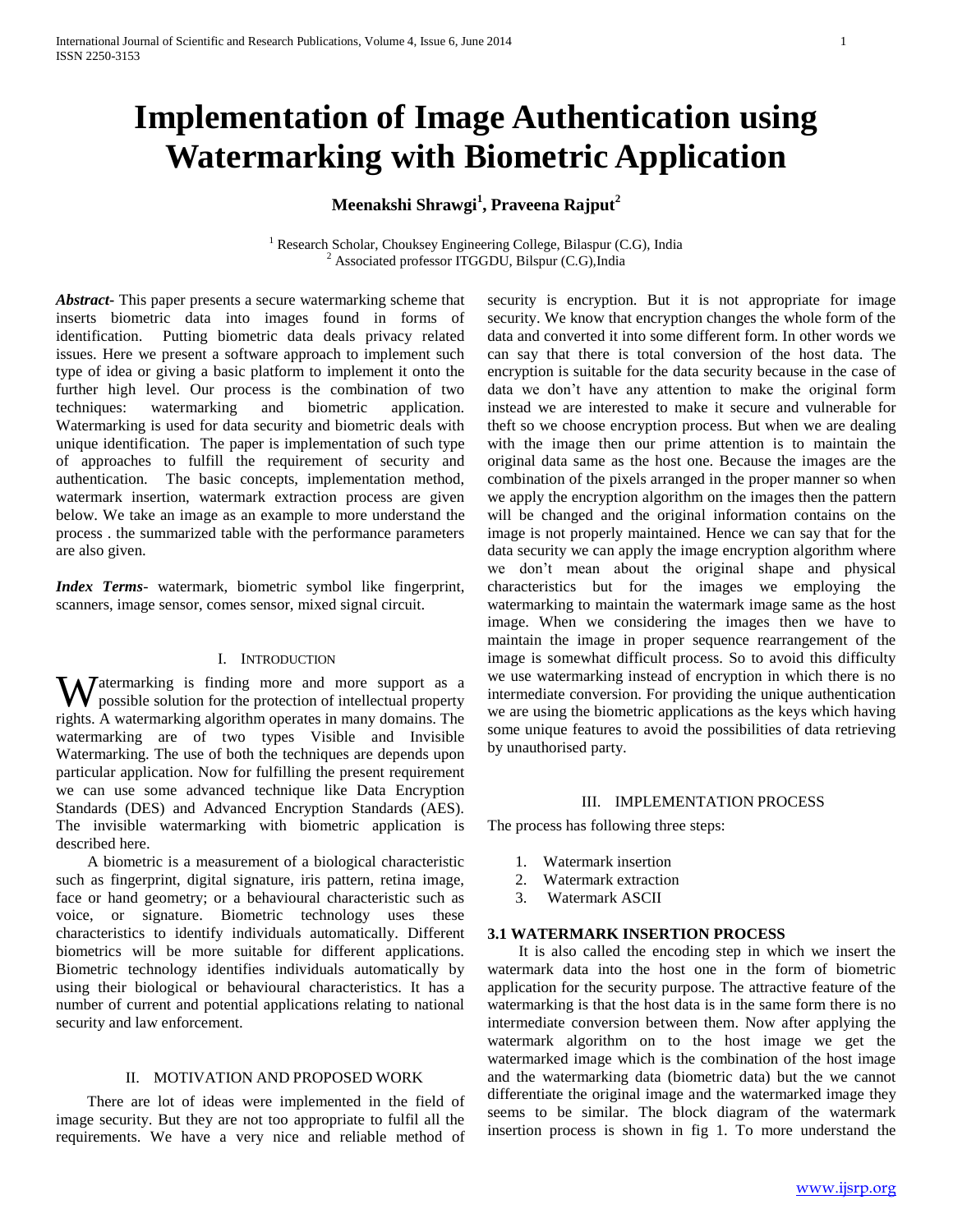International Journal of Scientific and Research Publications, Volume 4, Issue 6, June 2014 2 ISSN 2250-3153

functioning the watermark steps for insertion and watermark flow chart is shown in fig 3 and fig 5 respectively.

## **3.2 WATERMARK EXTRACTION:**

 In the watermark extraction process we have to recovered the original image from the watermarked image in other words we have to extract the watermark biometric data if it is recovered same as the original one then the process is successfully completed on we get the matched output . If there is any mismatches then it is not possible to extract the original signal the original data and the watermarked data are stored in two different file Format to differentiate them easily. We apply the public key to the watermarked image and after applying the watermark extraction algorithm we got the original image. The block diagram steps and flow chart for the watermark extraction process are shown in fig 1, fig 3 and fig 5 respectively.



Fig. watermark envelopent process with biometric application.



**Fig 1: watermark insertion process**

**Fig 2: watermark extraction process**



**Fig 3: steps in watermark insertion process**

#### IV. RESULT AND DISCUSSION

 We are dealing with two methods the watermarking and the biometric applications for high level of security and authentication. This can be implemented by using MATLAB. To more understand the method we are considering an example of taking an image which has to be watermarked. Now a host image is shown in fig in which we are applying the watermarking algorithm using biometric key. The combined watermarked image with the biometric application is obtained. Image security and authentication both are provided. The biometric data provides us the uniform key which is added to the host data in such a way that the watermark should be transparent to users. We are using the invisible watermarking; no one can differentiate between the host image and the watermark image. They seem to be very similar we cannot differentiate them. It is the type of invisible watermarking in which we are using a fingerprint as a biometric key. When we extract the watermark then we get the fingerprint as the extracted key. The input image sail.png is applying with several biometric keys the various results are shown in fig. the various biometric keys are like fingerprints , hand signature and iris scans.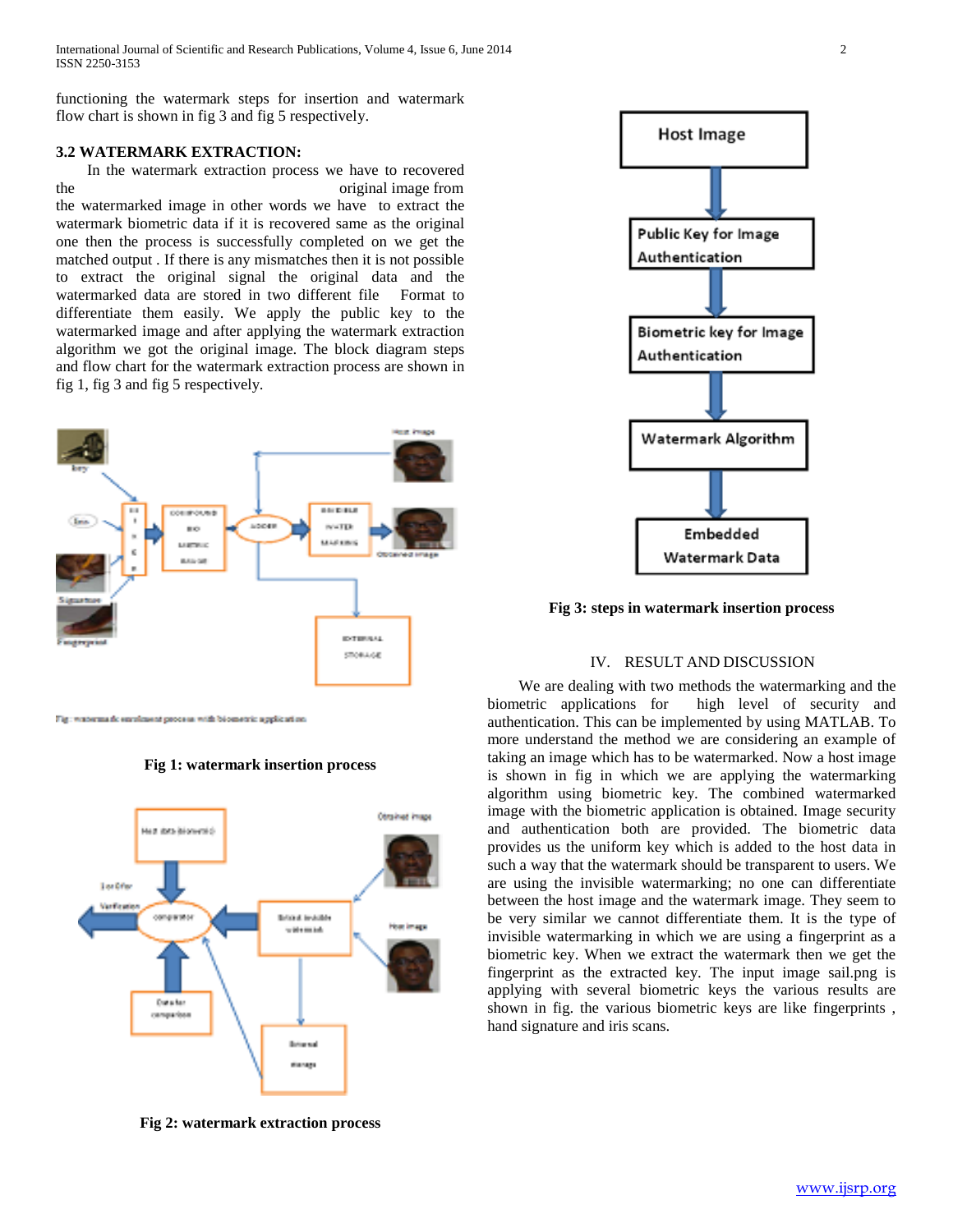International Journal of Scientific and Research Publications, Volume 4, Issue 6, June 2014 3 ISSN 2250-3153



**Fig 4: steps in watermark extraction process**

## V. CONCLUSION

 The implementation of the proposed work is very simple and does not need any complex programming. There are many advantages like it provides us very reliable and secure approach for image security and authentication .It is a very unique method because it uses the biometric application as a main watermark key and as we know that the biometric symbols have the unique property because information which is transmitted is must accessed by the person having the unique identification (biometric key), The insertion and extraction of the keys are also very easy. The main feature of the proposed algorithm is that it is a very robust approach for image security the images/data are resistive and immune to noise .The insertion of the watermark data into the host data are provided in such a manner that the watermark should be transparent to us. We cannot see it but if someone want to access the watermark restrict its operation or any change.

 The watermark can be scrambled through a well-known PNsequence.. We can use AES and DES algorithms to make the keys more secure. The keys can be mixed into the host data by following the various algorithms. We can achieve high level security by using critical biometric symbols like DNA, BLOOD GROUPS, and SKIN TISSUES etc.



**Fig 5: flow chart for invisible watermarking insertion algorithm**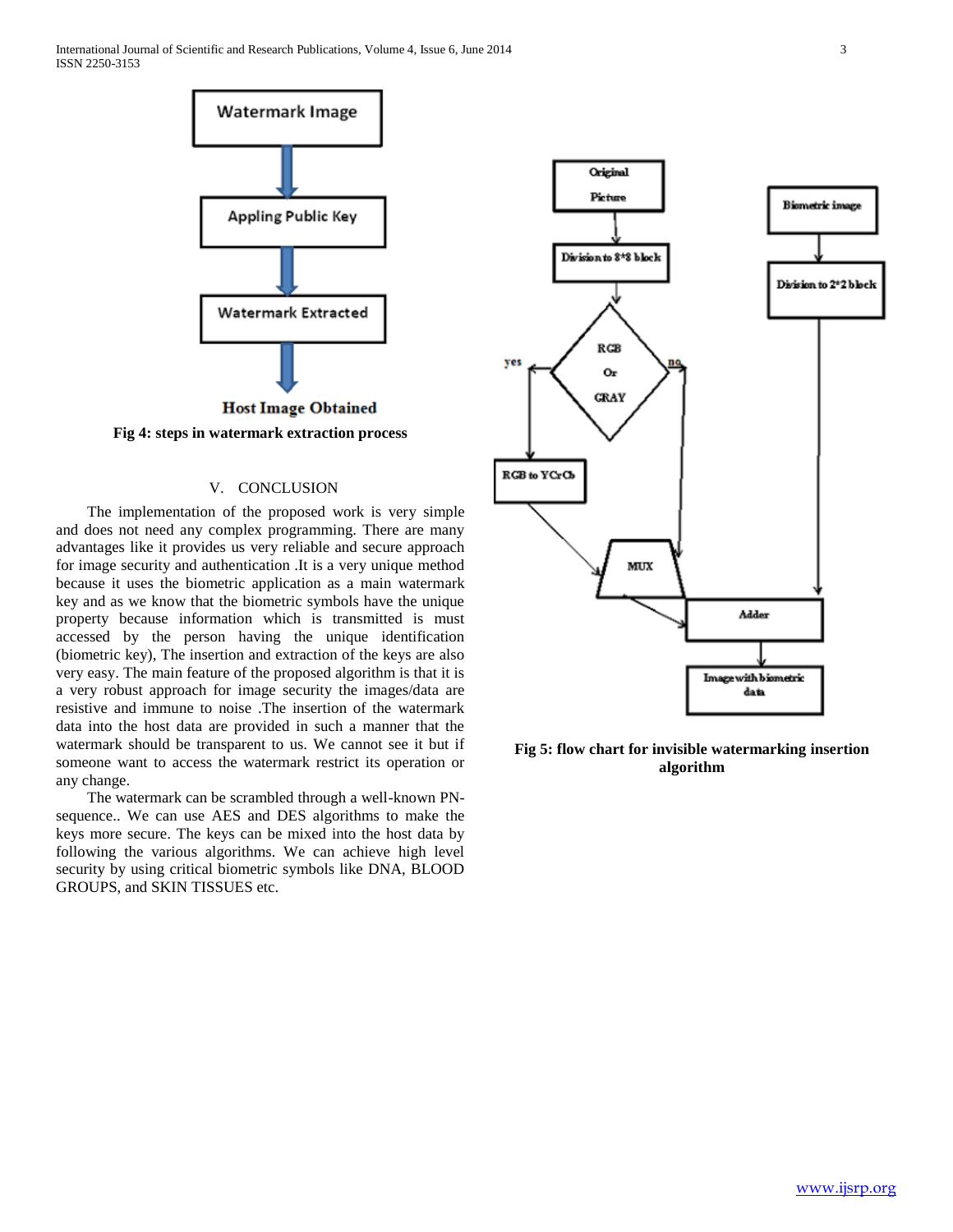

**Fig 6: invisible watermarking extraction process**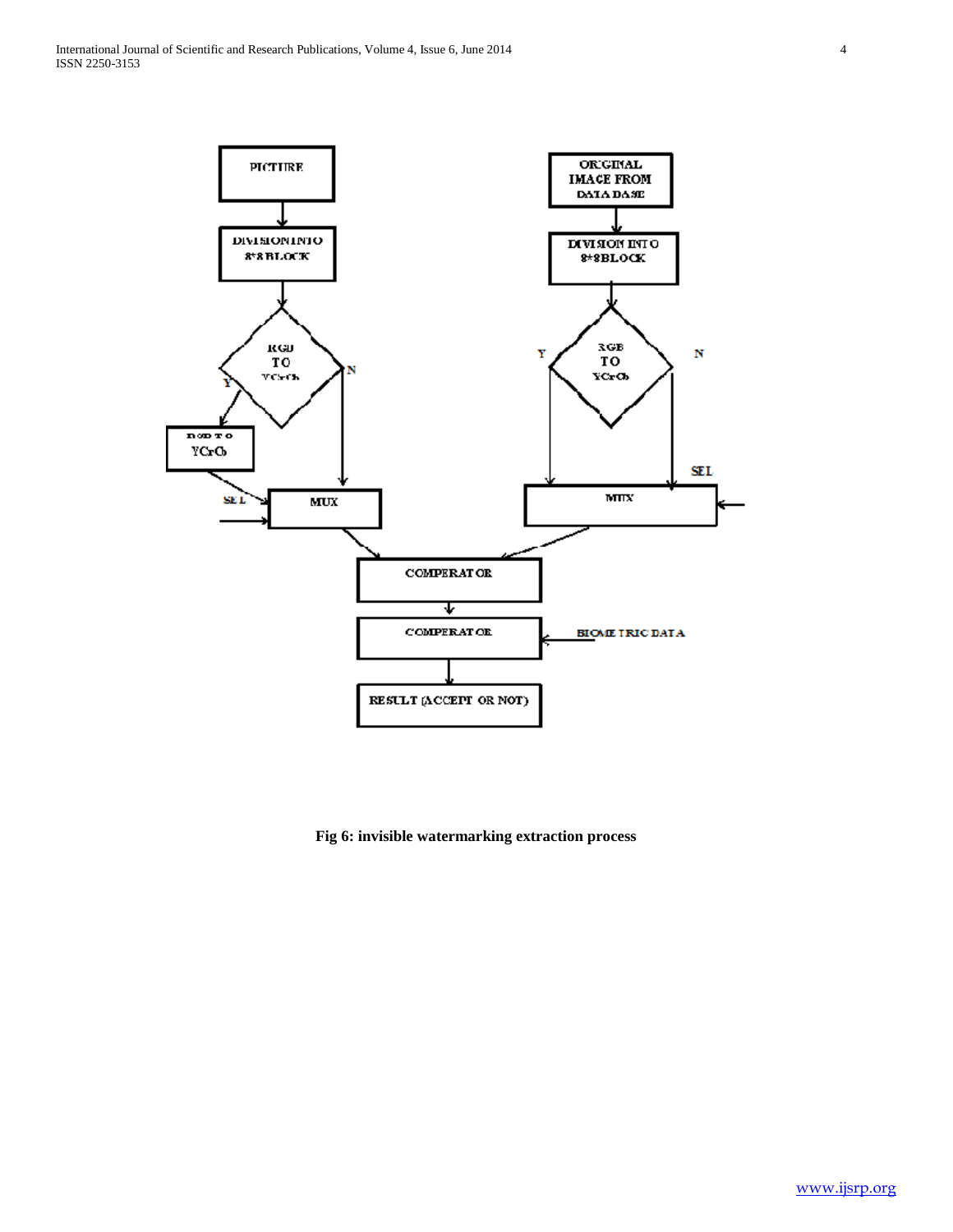

**Fig 7: (a) original image, (b) fingerprint biometric key, (c) watermarked image, (d) extracted key**





Figure (a) Figure (c)



Figure (b)

Monu Kahi

Figure (b)

Figure (d)

**Fig 9: (a) original image, (b) signature biometric key, (c) watermarked image, (d) extracted key**

| Table 1- Experiment with "Sail.Png" Original Image |  |  |  |
|----------------------------------------------------|--|--|--|
|----------------------------------------------------|--|--|--|

| S.NO.            | <b>PARAMETERS</b>     | <b>BIOMETRIC</b><br><b>FINGERPRINT</b> | <b>BIOMETRIC IRIS</b><br><b>KEY</b> | <b>BIOMETRIC</b><br><b>SIGNATURE KEY</b> |
|------------------|-----------------------|----------------------------------------|-------------------------------------|------------------------------------------|
|                  |                       | <b>KEY</b>                             |                                     |                                          |
|                  | <b>ROBUSTNESS</b>     | <b>GOOD</b>                            | GOOD                                | GOOD                                     |
| 2.               | <b>AUTHENTICATION</b> | <b>EXCELENT</b>                        | <b>EXCELENT</b>                     | <b>EXCELENT</b>                          |
| 3.               | <b>UNIQUENESS</b>     | <b>OPTIMUM</b>                         | <b>OPTIMUM</b>                      | <b>OPTIMUM</b>                           |
| $\overline{4}$ . | <b>CLARITY</b>        | <b>VERY GOOD</b>                       | <b>VERY GOOD</b>                    | <b>VERY GOOD</b>                         |
| 5.               | <b>TRANSPERANCY</b>   | <b>VERY GOOD</b>                       | <b>VERY GOOD</b>                    | <b>VERY GOOD</b>                         |



**Fig 8: (a) original image, (b) iris biometric key, (c) watermarked key, (d) extracted biometric key**





Figure (a) Figure (c)